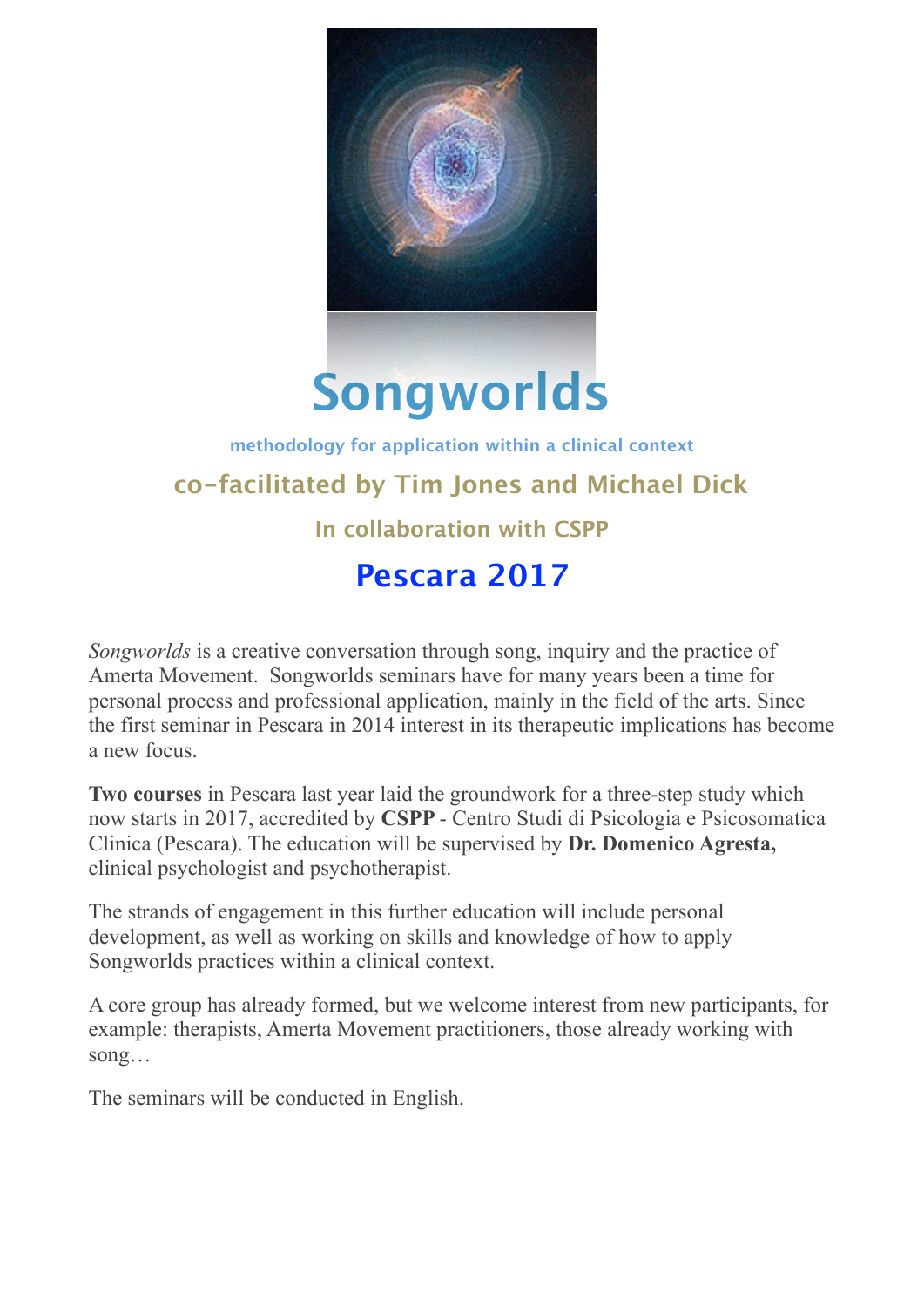#### **In 2017 there will be 2 four-day-seminars in Pescara, where:**

- We explore further a methodology for Songworlds with emphasis on the body/ mind of the therapist for working with individual clients and groups.
- We will focus mainly on personal development and deepening our practice. Embodied practice naturally brings to the fore capacity for the training of others.
- We want to foster a perspective that in Songworlds practices 'how we know is who we are'. The implications of this understanding within a clinical application, and for the relation of therapist/client or student/teacher, will be a subject for exploration and inquiry.

## **April 27 – May 1st practice in depth**: **looking at what is essential in our experiencing**

Please again choose a song from any time in your life, a lullaby, an aria, a pop song, a song that was sung to you, or that you just heard on the radio. Trace the thread of your connection to that song. Perhaps it reflects a theme that is current in your life, or expresses a passion that still burns, or reminds you of an important time and place of your life. Or you just like it!

## **August 31st - September 4th**

## **clearings for working in dialogue**

The term clearing has two different usages in english: it can mean a process of clarification and a place of light, empty of trees within a wood. So these two are one, a way of how to prepare for being able to truely dialogue and two, a sense of the place for it to happen.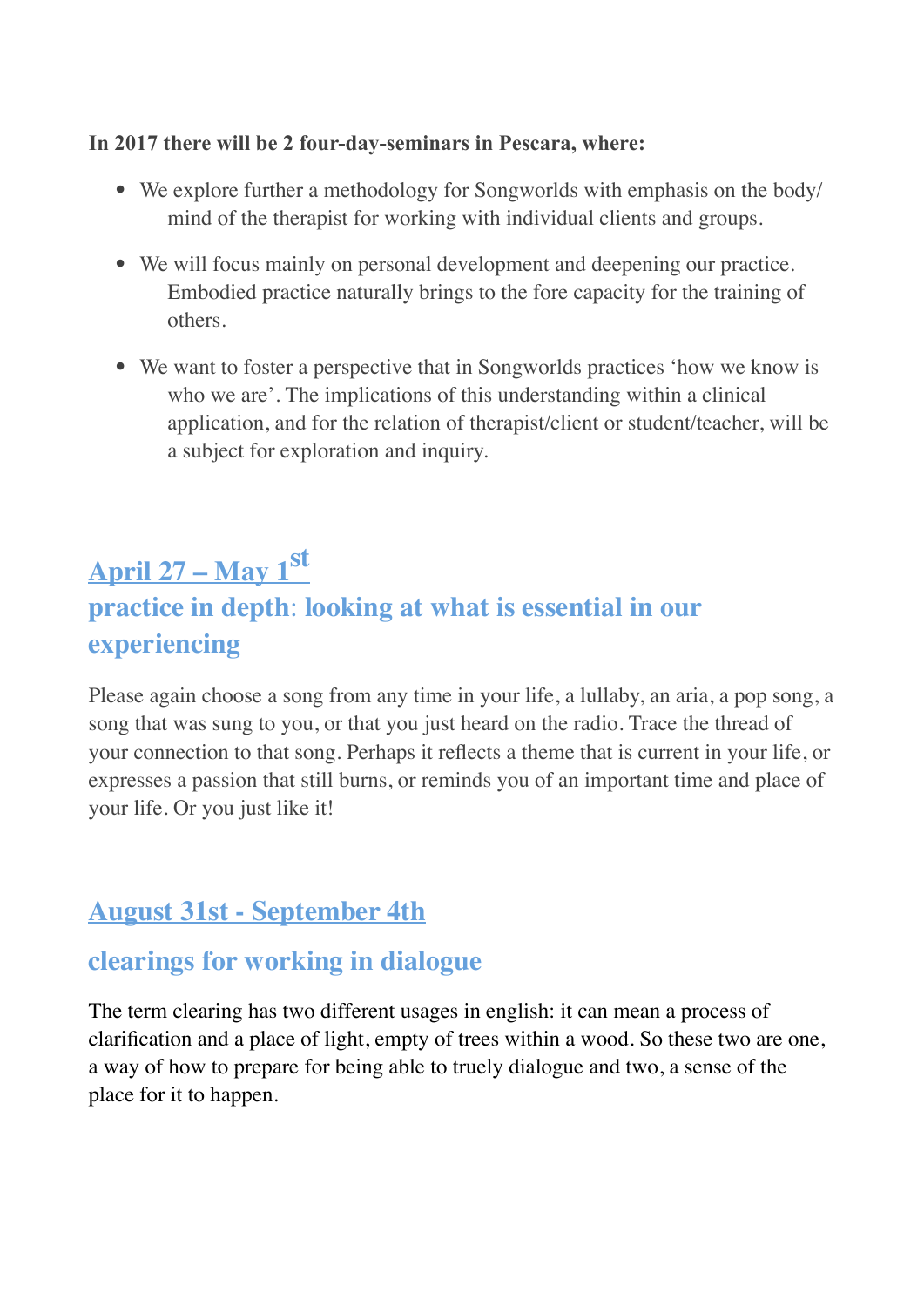#### Fields of reference are:

- **Amerta Movement** is a free, non-stylized, awareness practice in movement. In Amerta a knowing inherent to body and body-in-movement can be experienced as a source for objective guidance, which can be applied to a clinical context.
- **Songworlds** dialogues and elementary sound practices challenge unconscious veils of memory evoked in us by song. The discipline of song can address individual and collective psychodynamic subjects.
- **Inquiry** is not necessarily intrinsic to psychotherapy. Mostly therapist, who adhere to psychodynamic theories employ some form of it. We see and understand this technique as an open ended practice and tool for selfrealization. 2017 courses will discriminate between ordinary and essential experiencing. This discrimination will have implications for all other areas of our practice and exploration.

### **Facilitators/Tutors**

### **Tim Jones**

Singer, storyteller and teacher, Tim founded the *The Nature of Sound* The name brings together two ideas - that of the sound-world of our natural environment birdsong, wind, traffic, the natural sounds of the human expression - with a feeling for sound's own nature, sound's own soul. From this he has created performances and public workshop programmes. Amerta Movement Practitioner since 1989, and studied Carnatic music with Sivasankara Pannikkar 1984 – 2007; qualified Craniosacral practitioner since 1994. He is also a member of the Ridhwan School [www.thenatureofsound.com](http://www.thenatureofsound.com)

## **Michael Dick**

Movement practice in continuous studies with Suprapto Suryodarmo since 1985; Amerta Movement Practitioner and teacher for `BeWegen'. 30 years of professional experience as actor, director and performance artist; teacher for drama and improvisation; practicing and guiding Sumarah-Meditation; Iokai Meridian Shiatsu practitioner. As a long term member of the Ridhwan School, Michael practices the Diamond Approach and follows their Seminary Training Programme. [www.michael-dick.info](http://www.michael-dick.info)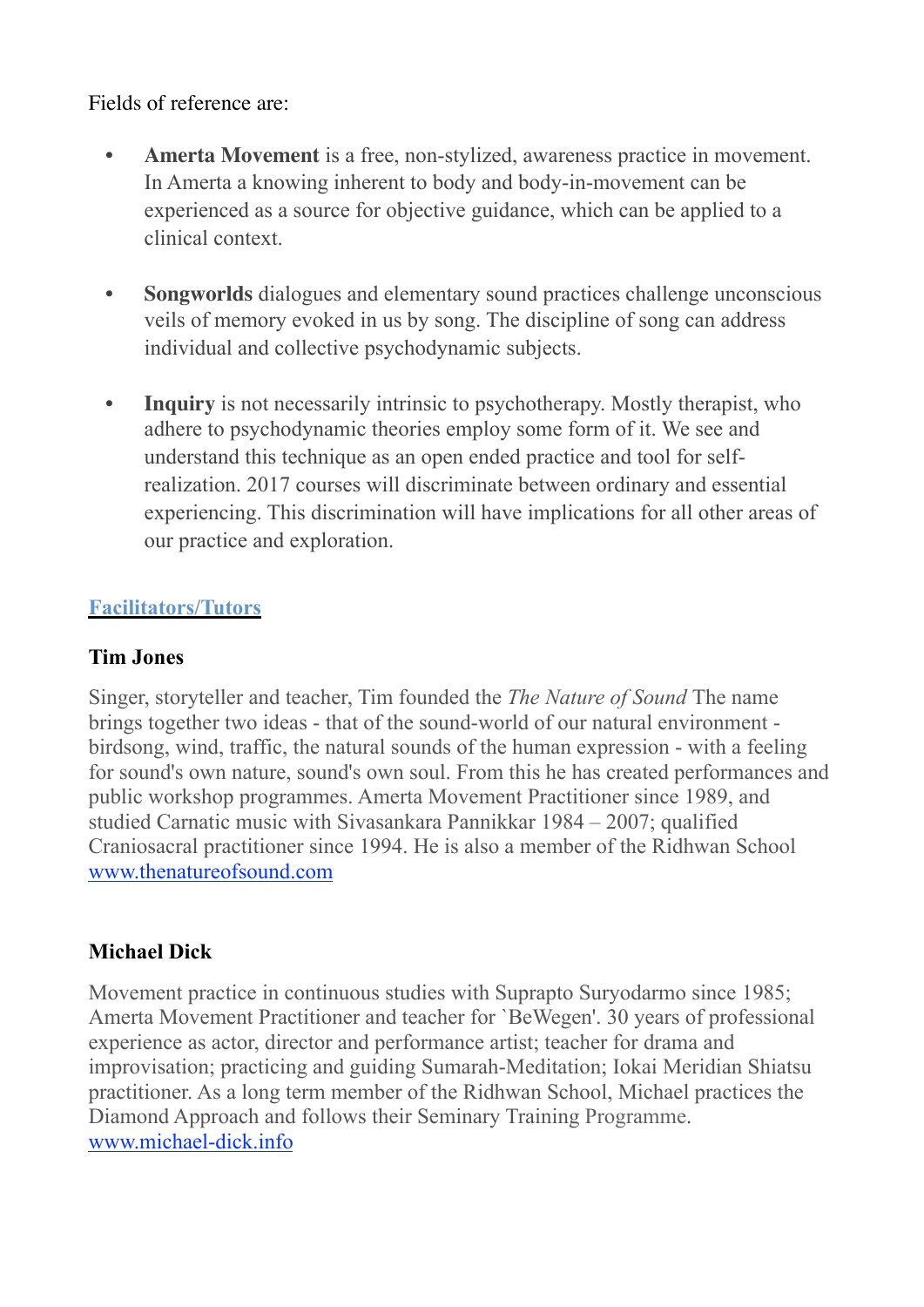## **Booking and Accommodation**

#### **Seminar Venue**

Each Seminar will take place in Moscufo, where we will work in the local castle/ town hall. We can also work in the garden at the accommodation venue. Everything is within easy walking distance. There is also the possibility to visit an ancient church nearby. Moscufo is a small town, just outside Pescara.

**Accommodation and food costs** 

single room 35,-  $\epsilon$  per night

Double room - twin beds or double bed;  $€50$  per room per night ( $€25$  per person per night)

With the maximum of 10 participants reached the price reduces to  $\epsilon$ 46 for a double room, and  $\epsilon$ 33 for a single room,  $\epsilon$ 60 for triple room

A similar reduction is reflected for the catering: full board catering 32/28-  $\epsilon$ 

To see the B&B: [www.donfederico.it](http://www.donfederico.it)

#### **To book on to the seminar contact**:

Dr. Domenico Agresta

Via Bologna 35, 65121, Pescara, ITAL

Tel. +39 085 979530 Mobile +39 339 1092141 [mimmoag@hotmail.com](mailto:mimmoag@hotmail.com)

## **Seminar times**

*Thursday* arrival and settling in: we start with a light lunch at 13:00: first session from 15:00 - 18:00; 19.30 – 22.00

*Friday, Saturday and Sunday* 10:00 - 13:00 and 16:00 - 19:00

*Monday* 10:00 - 13:00 (departure after lunch)

The timings can be adjusted according to how the seminar develops, with the agreement of participants. We like also to include some early morning or evening sessions.